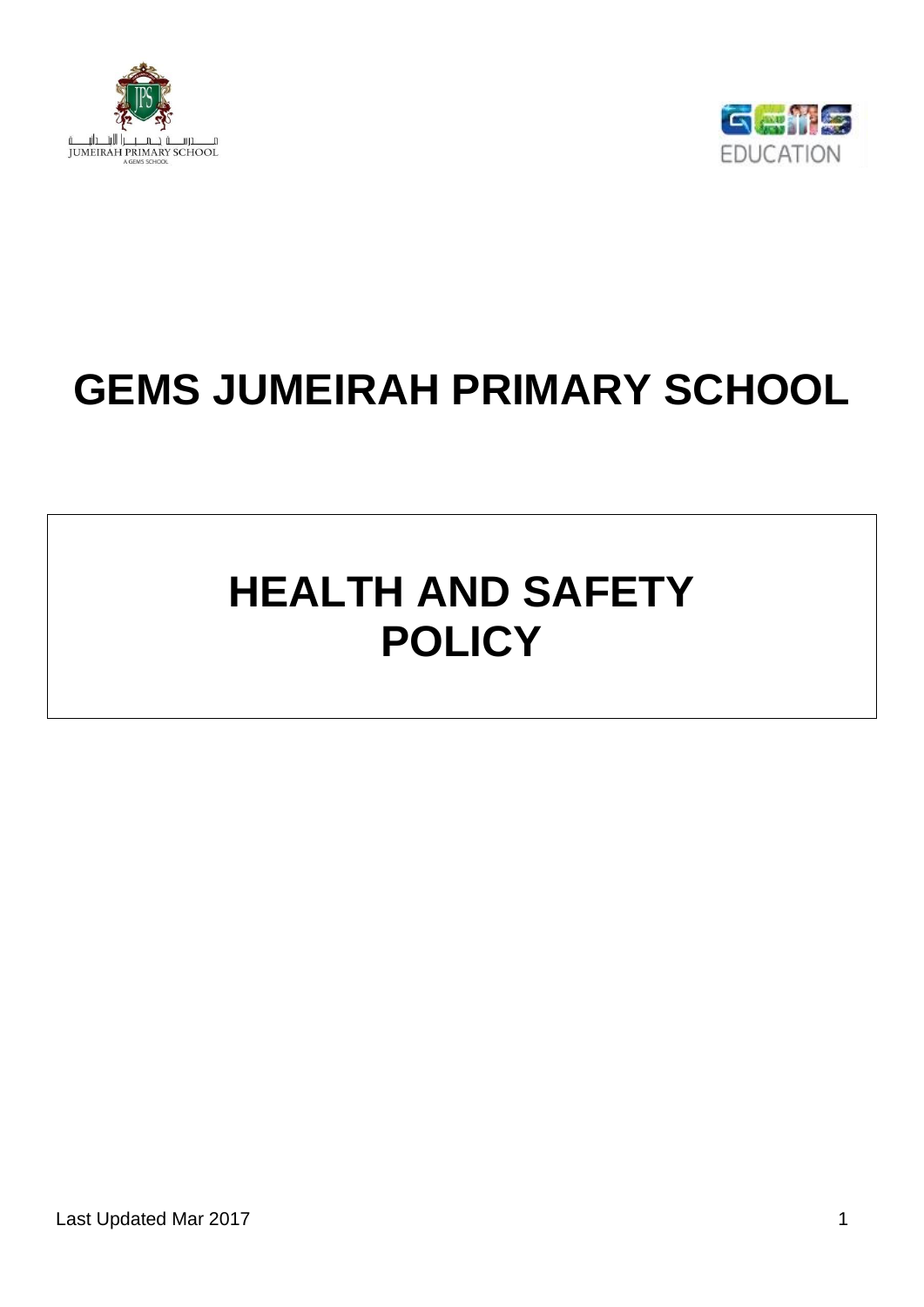



#### *An ever-evolving experience for ever-evolving learners.*

#### **PRINCIPLE AIM**

*An ever-evolving experience for ever-evolving learners.*

At GEMS Jumeirah Primary School, we recognize the uniqueness of each child through a programme of learning that promotes challenge and personalized education at all levels. Through this, we encourage creative and critical thinking alongside stimulating and meaningful experiences.

We continually aim to provide an inclusive, enabling environment which empowers all children to achieve.

Our curriculum celebrates the diversity within our school and equips our children with the skills and attributes required to become active citizens in our international community.

Our school strives to create a nurturing environment with strong, open and positive partnerships between adults, children and the wider community that ensures the wellbeing of all.

This document indicates the local organisation and arrangements for implementing the GEMS Health, Safety and Welfare Policy in GEMS Jumeirah Primary School.

#### **STATEMENT OF INTENT**

GEMS Jumeirah Primary School is committed to high standards of health, safety and welfare and takes all reasonable steps to ensure the Dubai Municipality legislation, as well as the GEMS Health & Safety policy, and other Health and Safety advice and guidance are implemented.

## **ORGANISATION AND ARRANGEMENTS**

Responsibility for the implementation of the policy by the Principal, team leaders, supervisors, class teachers and all employees is as specified in the GEMS' Health and Safety Policy. The Senior Assistant Principals carry out the duties of the Principal in their absence, as nominated.

The Staff Health and Safety Co-ordinator is Emma Hurst. Regular Health and Safety checks are undertaken with the Manager of School Operations (MSO), Pradeep Pillai, and/or the Assistant Facilities Manager, Farooq Khan. These monitoring checks are aligned to termly reports by the school's MSO regarding the fitfor-purpose condition of the school.

#### **ROLES & RESPONSIBILITIES**

#### **GEMS CORPORATE OFFICE**

In all areas and activities under their control, GEMS Corporate Office have a duty to take steps to ensure that appropriate health and safety standards are complied with as far as is reasonably practicable. This duty includes ensuring that appropriate arrangements are made to comply with statutory requirements, its Health, Safety and Welfare Policy for schools and associated Dubai Municipality legislation and that these are taken into account in determining the allocation of resources**.**

GEMS Corporate Office ensures that annual internal monitoring is carried out in accordance with the GEMS Schools Operations procedures. When major building or maintenance/improvement works are being carried out, GEMS appoint a property consultant and external building contractor. Additionally, many minor building/maintenance projects require the services of a property consultant if statutory approval is required, for example for electrical works, and where the school does not have access to internal specialists/competent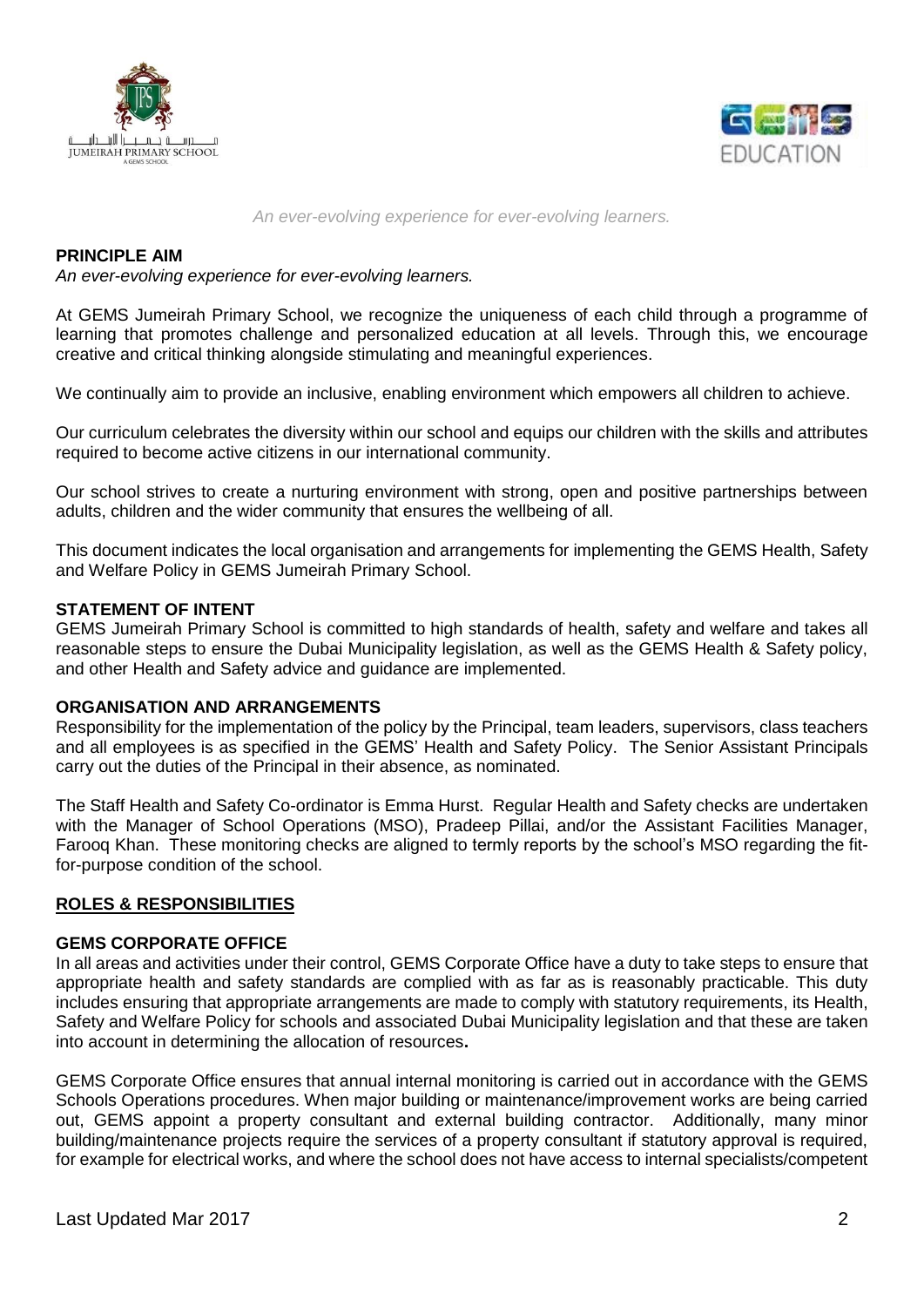



persons. Funding for consultancy fees is included in the school's maintenance and/ or capex budgets for such projects.

GEMS Corporate Office ensures that any contractor appointed to undertake work on the school premises is competent to do so, acquiring appropriate certification at the tendering stage.

GEMS Corporate Office is also responsible for ensuring that the Principal has an appropriate workload, in support of a reasonable work/life balance, having regard to their health and welfare.

GEMS Corporate Office ensures that the policies and procedures for recruitment, induction, staff development, performance management and capability used by their school addresses the areas covered by GEMS policies and meets Dubai Municipality as well as international standards.

## **THE PRINCIPAL WILL ENSURE THAT:**

- there is an appropriate organisation within the School for implementing the Health, Safety and Welfare Policy;
- the GEMS Corporate Office Health & Safety policies and the GEMS JPS Health & Safety policy are brought to the attention of all staff; copies are available electronically on the school network as well as via the School Improvement Plan;
- Risk assessments are carried out, recorded and control measures implemented. This will include risk assessments relating to hazards to which directly managed staff are exposed;
- **health and safety monitoring is undertaken in the school through:** 
	- o an annual internal monitoring checklist;
	- o termly inspections of the premises (Principal must be involved in at least one of the inspections)
	- o accident, near-miss and ill-health investigation;

The Principal will also ensure that:

- other health and safety information is communicated to relevant staff;
- relevant health and safety information is provided to visitors, temporary and agency staff, voluntary workers, contractors and those who may use the site;
- there is agreement and co-operation between other users/other employers of the school site to ensure hazard reporting and joint risk assessments are recorded;
- accidents are investigated and reported using the established procedures;
- opportunities are identified to improve health, safety and welfare within the school and that the health, safety and welfare responsibilities in relation to procurement and the management of contracts are carried out and recorded;
- there are arrangements for monitoring services such as gas and electrical systems and equipment;
- arrangements to enable staff to report hazards are in place;
- an Education Outside the Classroom (EOTC) leader is appointed within the school;
- procedures for identifying and acting upon failures by any employee to achieve adequate health and safety performance are in place;
- health and safety training needs are identified and met;
- fire precautions procedures are implemented (including fire drills);
- copies of the school local organisation and arrangements are completed, posted on staff notice boards in a prominent position and updated as appropriate (see Annex A);
- members of staff have an appropriate workload, in support of a reasonable work/life balance, having regard to their health and welfare.

## **THE ADMIN OFFICER IS RESPONSIBLE FOR:**

- establishing arrangements for dealing with health and safety matters such as:
	- o dissemination of health and safety information to all staff;
		- o accident reporting;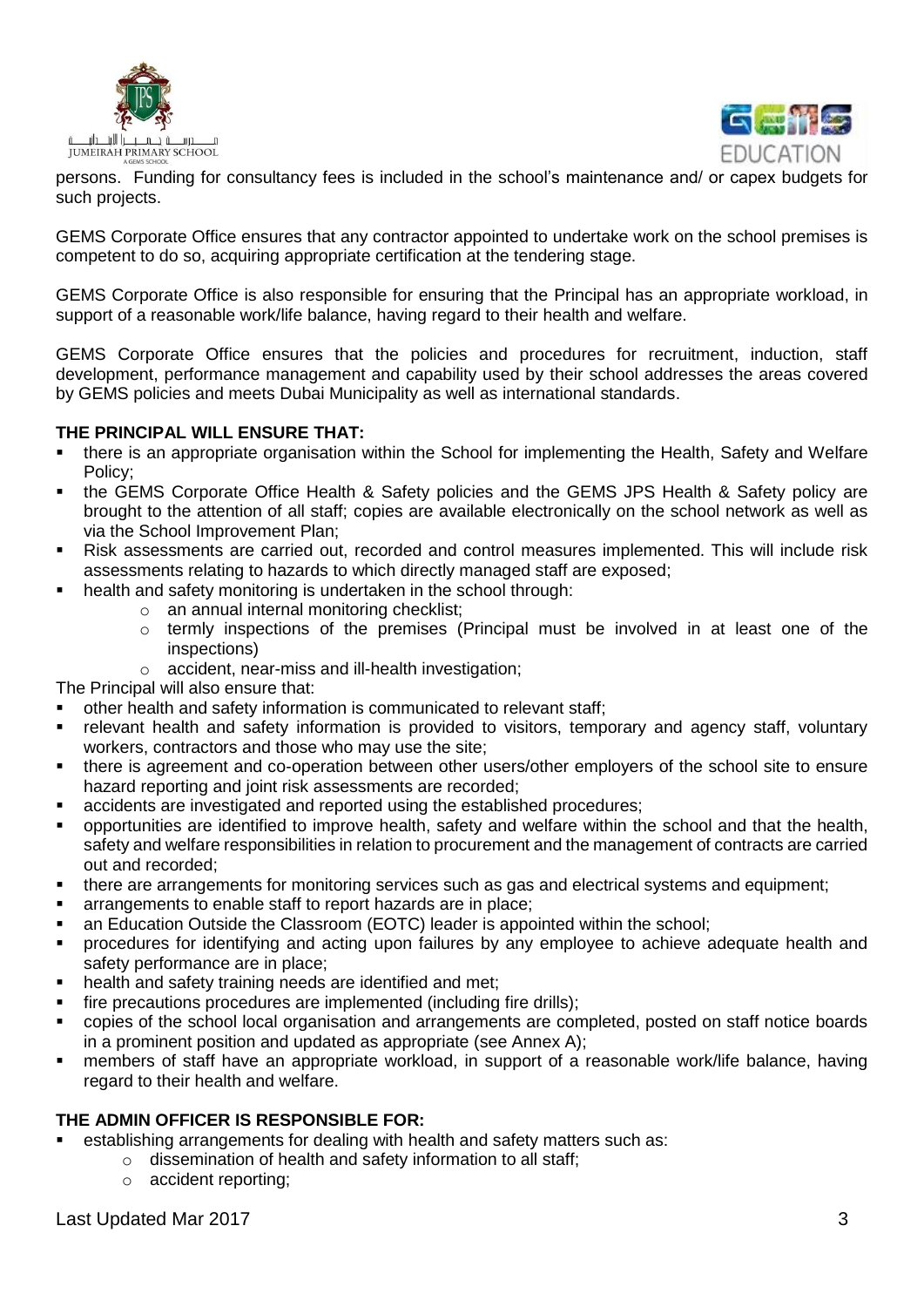



- o emergency evacuation procedures;
- o ensuring accidents are investigated;
- $\circ$  ensuring health and safety matters raised by staff are dealt with:
- o maintaining a central file of GEMS Corporate Office Health & Safety policies and the GEMS JPS Health & Safety policy;
- o maintaining a central file of other relevant information;
- co-ordinating all aspects of health, safety and welfare policy and practice;
- liaising with safety representatives or other means of consulting with employees;
- ensuring that all contractors working on the school premises are aware, and comply, with the school's Health & Safety policy;
- ensuring the implementation of the safety policy is monitored;
- Ensuring 'reportable' accidents are reported to the Dubai Municipality as well as GEMS School Operations department.

# **HEADS OF YEAR/ HEADS OF DEPARTMENT**

Heads of Year and Heads of Department who line manage teaching staff are responsible for implementing the school's Health & Safety Policy within their area of responsibility, which will vary according to the phase and organisation of the school.

In particular, Heads of Year/Heads of Department will ensure that:

- GEMS Corporate Office Health & Safety policies and the GEMS JPS Health & Safety policy appropriate to their area of responsibility are brought to the attention of all staff within the area and complied with;
- appropriate safety signs or notices are displayed;
- relevant health and safety information is communicated to staff;
- all accidents occurring in the area are reported; the causes are investigated; and an accident report form is completed;
- reasonable arrangements for allowing safety representatives to carry out their functions are complied with;
- health and safety training needs of staff within the area are identified and met, or reported to the Principal;
- staff are aware of the fire procedures;
- new employees receive appropriate health and safety information, instruction and training, including safety procedures within the area/school as appropriate;
- Assessments for all risks to health and safety are carried out and significant findings recorded, with appropriate preventative measures completed, in accordance with the GEMS Corporate Office Health & Safety policies and the GEMS JPS Health & Safety policy relevant to the area (including requirements of particular subject areas).
- ensuring there are procedures for identifying and acting upon failures by any employee (including managers) to implement the Health, Safety and Welfare Policy and procedures

# **CLASSROOM TEACHERS**

The health, safety and welfare of pupils in classrooms are the responsibility of the classroom teacher. These rules also apply to student teachers who must be made aware of their responsibilities by a professional tutor, and to support staff, such as Learning Support assistants.

A classroom teacher is expected to:

- know the emergency procedures in respect of fire and first aid and the special health and safety measures to be adopted in his/her own teaching areas and to ensure that they are applied;
- be aware of, and follow, GEMS Corporate Office Health & Safety policies and the GEMS JPS Health & Safety policy and guidance;
- exercise effective supervision of students and ensure that they know of the general emergency procedures in respect of fire and first aid and the special safety measures of the teaching area;
- give clear instructions and warnings as often as necessary;
- ensure that students' items such as coats, bags, cases are safely stowed away;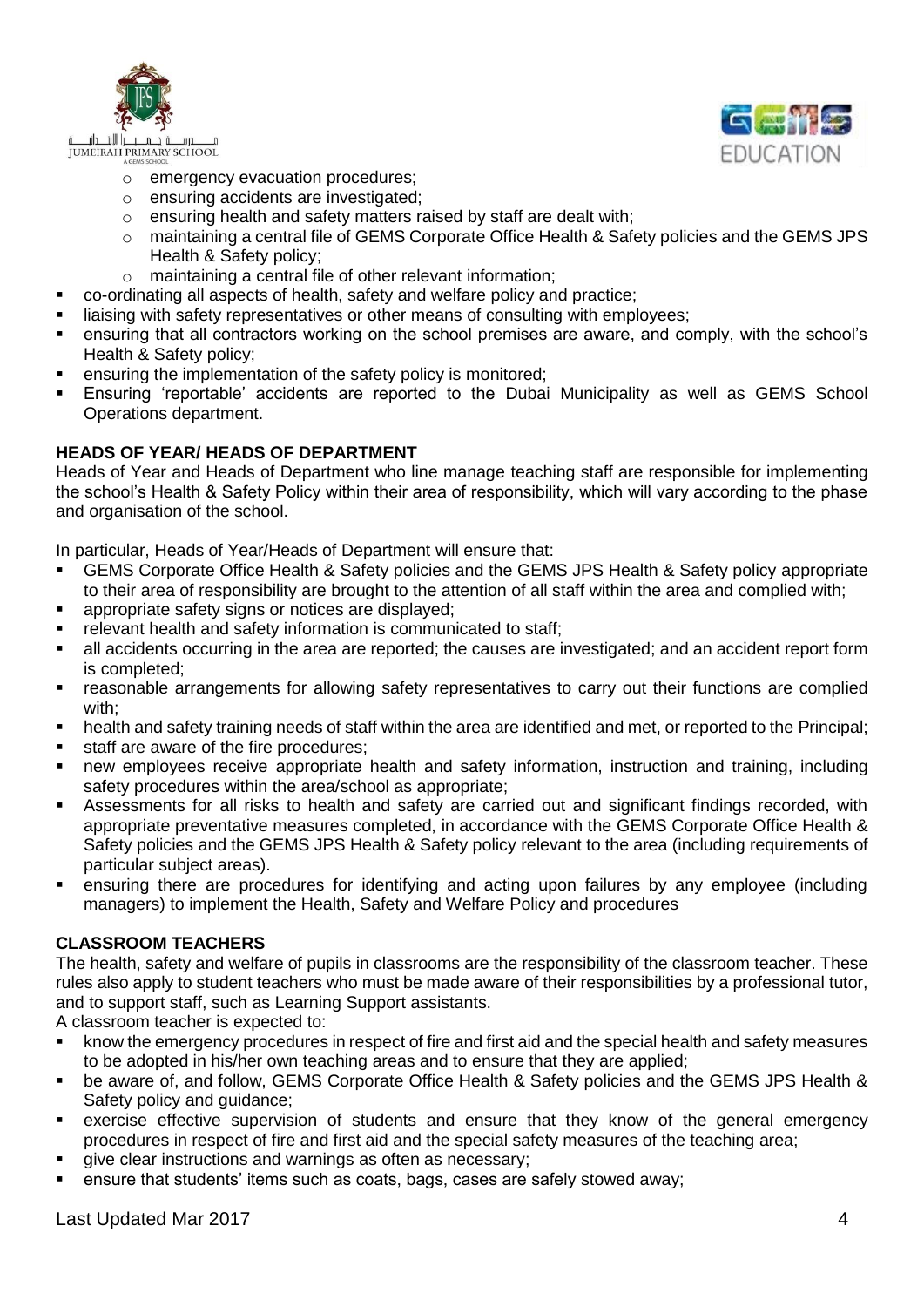



- **EXT** integrate all relevant aspects of health, safety and welfare into the teaching process and if necessary give special lessons on health, safety and welfare;
- follow safe working procedures personally;
- ensure such precautions as protective clothing, guards and special safe working procedures are used when necessary;
- ensure 'No Child Alone.'
- Make recommendations on health, safety and welfare matters to the line manager.

# **SUPPORT STAFF**

Other line managers in schools, such as the Assistant Facilities Manager and Manager of School Operations, are responsible for the implementation of the GEMS Corporate Office Health & Safety policies and the GEMS JPS Health & Safety policy in their area of control. This includes:

- ensuring, in their area of control, that risk assessments are carried out, recorded and the control measures implemented
- undertaking risk assessments relating to hazards to which directly managed staff are exposed
- ensuring that health and safety monitoring is undertaken in their area of control through:
	- o annual internal monitoring;
	- o inspections;
	- o accident, near-miss and ill-health investigations;
	- o identifying the training needs of staff to enable them to meet required competencies;
	- $\circ$  ensuring all new employees to the area receive a health and safety induction:
- ensuring all relevant health and safety information is communicated effectively to the correct staff;
- Ensuring procedures for identifying and acting upon failures by any employee to implement the GEMS Corporate Office Health & Safety policies and the GEMS JPS Health & Safety policy and procedures.

## **ALL EMPLOYEES**

Although prime responsibility for health and safety in schools rests with the GEMS Corporate Office as the employer, the GEMS Corporate Office Health & Safety policies and the GEMS JPS Health & Safety policy can only be implemented in schools with the full co-operation of all members of staff. All employees therefore have the following responsibilities:

- to take reasonable care for their own health, safety and welfare and that of other persons affected by their acts or omissions;
- to co-operate with the GEMS Corporate Office, so far as is necessary, to enable it to meet its responsibilities for health, safety and welfare;
- to be aware of, and follow, GEMS Corporate Office Health & Safety policies and the GEMS JPS Health & Safety policy and guidelines;
	- (a) to use work equipment provided correctly, in accordance with instructions and training;
	- (b) to report to their line manager any hazards or work situations they identify and any inadequacies in health and safety;
	- (c) to report, using prescribed procedure, all accidents, reportable diseases, ill health, dangerous occurrences and near misses;
	- (d) To take part in any health and safety training identified as necessary by GEMS Corporate Office or the Principal.

Employees at all levels should note that if they fail to discharge the obligations placed on them by this GEMS Corporate Office Health & Safety policies and the GEMS JPS Health & Safety policy or any relevant statutory provision, they may be liable to disciplinary action according to the GEMS Corporate Office disciplinary rules and procedures or prosecution by Dubai Municipality.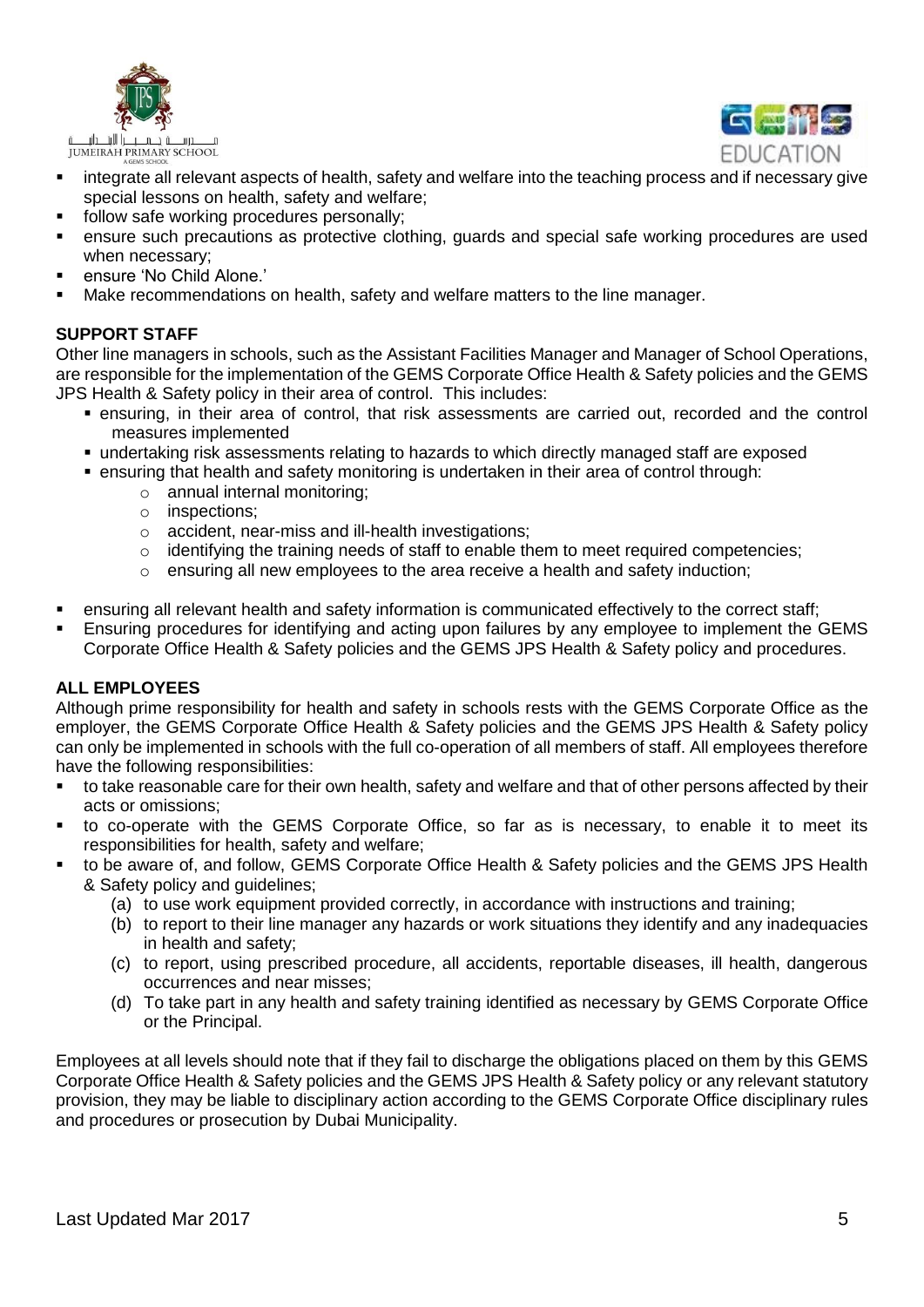



# **PUPILS**

Our whole school ethos is of caring for each other. Although prime responsibility for health and safety in schools rests with the GEMS Corporate Office as the employer, the GEMS Corporate Office Health & Safety policies and the GEMS JPS Health & Safety policy can only be implemented in schools with the full cooperation of all members of our school. All pupils are encouraged to have the following responsibilities:

- to take reasonable care for their own health, safety and welfare and that of other persons affected by their acts or omissions;
- to co-operate with the school, so far as is necessary, to enable it to meet its responsibilities for health, safety and welfare;
- to be aware of, and follow, health and safety codes of practice and guidelines;
	- (e) to use work equipment provided correctly, in accordance with instructions and training;
	- (f) to report to their class teacher any hazards or work situations they identify and any inadequacies in health and safety;
	- (g) to report, using prescribed procedure, all accidents, reportable diseases, ill health, dangerous occurrences and near misses;

# **HEALTH AND SAFETY MONITORING**

Monitoring is carried out as specified in the GEMS Corporate Office Health & Safety policies and the GEMS JPS Health & Safety policy. The internal monitoring checklist is completed annually and is reported to the GEMS Corporate office. The Staff Health & Safety co-ordinator, the Admin Officer and Principal undertake termly Health & Safety checks of the premises, using an Asset Management termly reporting format. Arrangements for monitoring of Health & Safety include:

- Termly inspections about the school by the school safety team;
- Termly Health & Safety reports to the School Leadership Team;
- Annual inspections about the school by GEMS Corporate Office;
- **Inspections of establishments, sites and contractor operations by the Admin Officer, Appointed H&S** member of staff and/ or Principal as identified in specific risk assessments.
- Routine checks on equipment and electrical, gas, mechanical and other services, including the monitoring of usage and maintenance records;
- **Investigation of incidents, accidents and causes of ill-health by Admin Officer, Appointed H&S member** of staff and/ or Principal in the first instance;
- Hazard reporting as described in GEMS Corporate Office Health & Safety policies and the GEMS JPS Health & Safety policy.

## **ROUTINE HEALTH & SAFETY PROCEDURES**

There is a requirement for all risks to health and safety to be monitored, and for significant findings to be recorded, on a regular basis. The school has both internal and external monitoring provision in place to cover all significant risk requirements across the school, as outlined below.

| <b>Routine Health &amp; Safety procedure</b> | How often per year? |
|----------------------------------------------|---------------------|
| Whole school pest control                    | Quarterly           |
| Whole school fire control                    | <b>Termly</b>       |
| Water tank cleaning                          | <b>Twice</b>        |
| Filter/ water cools changed                  | <b>Twice</b>        |
| Air conditioning units service               | <b>Annually</b>     |
| Occupational Health review for support staff | <b>Annually</b>     |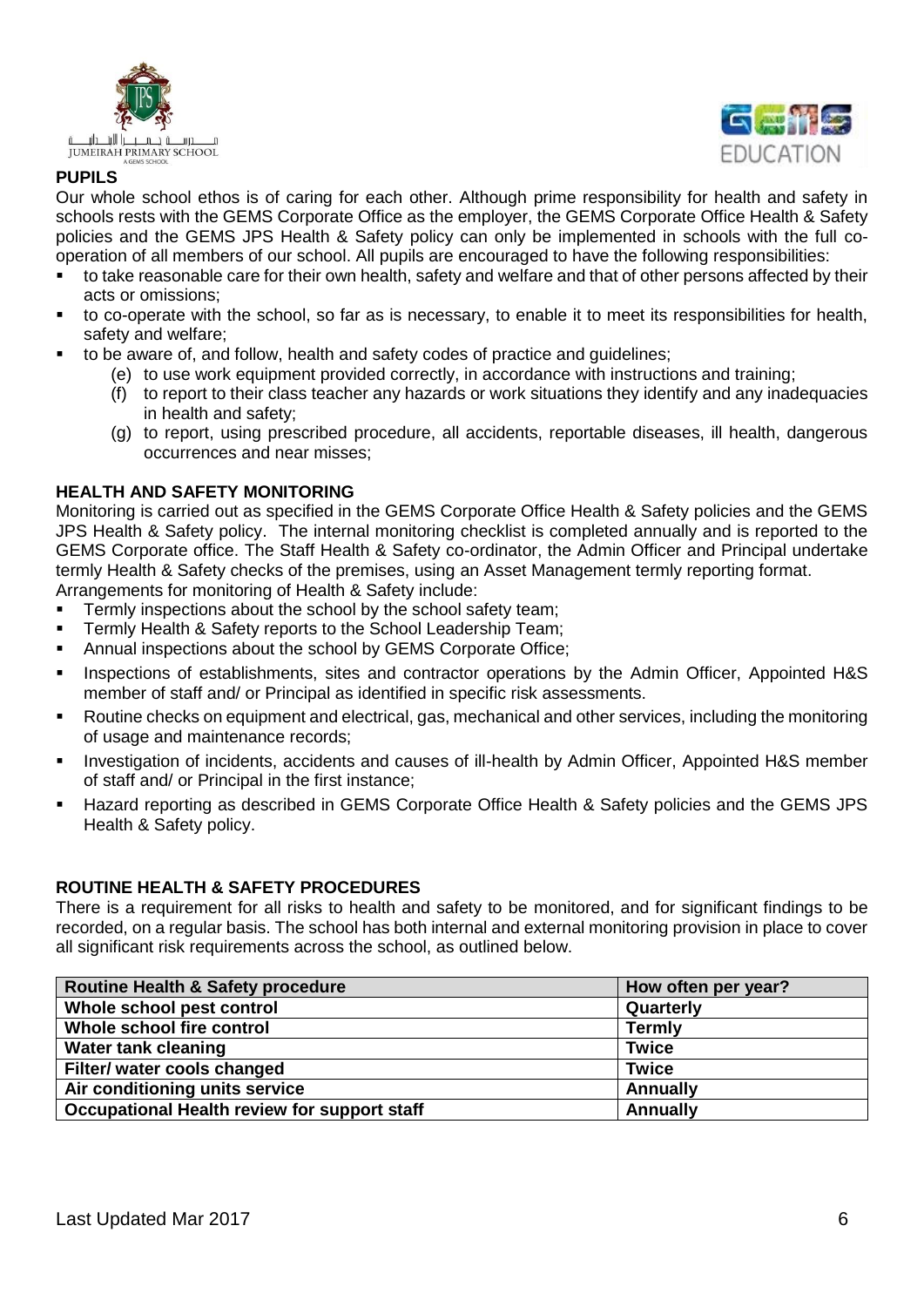



## **RISK ASSESSMENTS**

There is a requirement for all risks to health and safety to be assessed and for significant findings to be recorded.

The school's risk assessments are completed by staff vulnerable to specific risks during the working day, be they on site or off site. The Principal and Admin Officer are responsible for ensuring specific risk assessments are undertaken (such as school trips or Manual Handling) and for undertaking risk assessments relating to hazards to which directly managed staff are exposed. All risk assessments are to be updated annually or as appropriate to any change in circumstances.

| <b>Health</b><br>&<br>Safety | <b>Title of Annex</b>                                       |
|------------------------------|-------------------------------------------------------------|
| annexes                      |                                                             |
| <b>ANNEX A</b>               | Establishment Health & Safety Organisation and Arrangements |
| <b>ANNEX B</b>               | <b>Swimming Pools and associated equipment</b>              |
| <b>ANNEX C</b>               | Fire risk assessment and procedures                         |
| <b>ANNEX D</b>               | <b>Child Protection Policy</b>                              |
| <b>ANNEX E</b>               | Termly Health & Safety proforma                             |
| <b>ANNEX F</b>               | <b>Educational Trips Risk assessments</b>                   |
| <b>ANNEX G</b>               | <b>GEMS Head Office Health, Safety and Welfare policy</b>   |
| <b>ANNEX H</b>               | School Clinic policy (incl. handling of medicines)          |
| <b>ANNEX I</b>               | <b>Clampdown procedures policy</b>                          |
| <b>ANNEX J</b>               | <b>Accidents and Incidents</b>                              |
| <b>ANNEX K</b>               | <b>School Transport Services (STS) Safety procedures</b>    |

**Discussed and Reviewed by:**

**Senior Assistant Principal & HS Committee Lead Principal Principal** School Nurses

**Signed: Emma Hurst Signed: Rachel Higgins**

**Date: October 2016**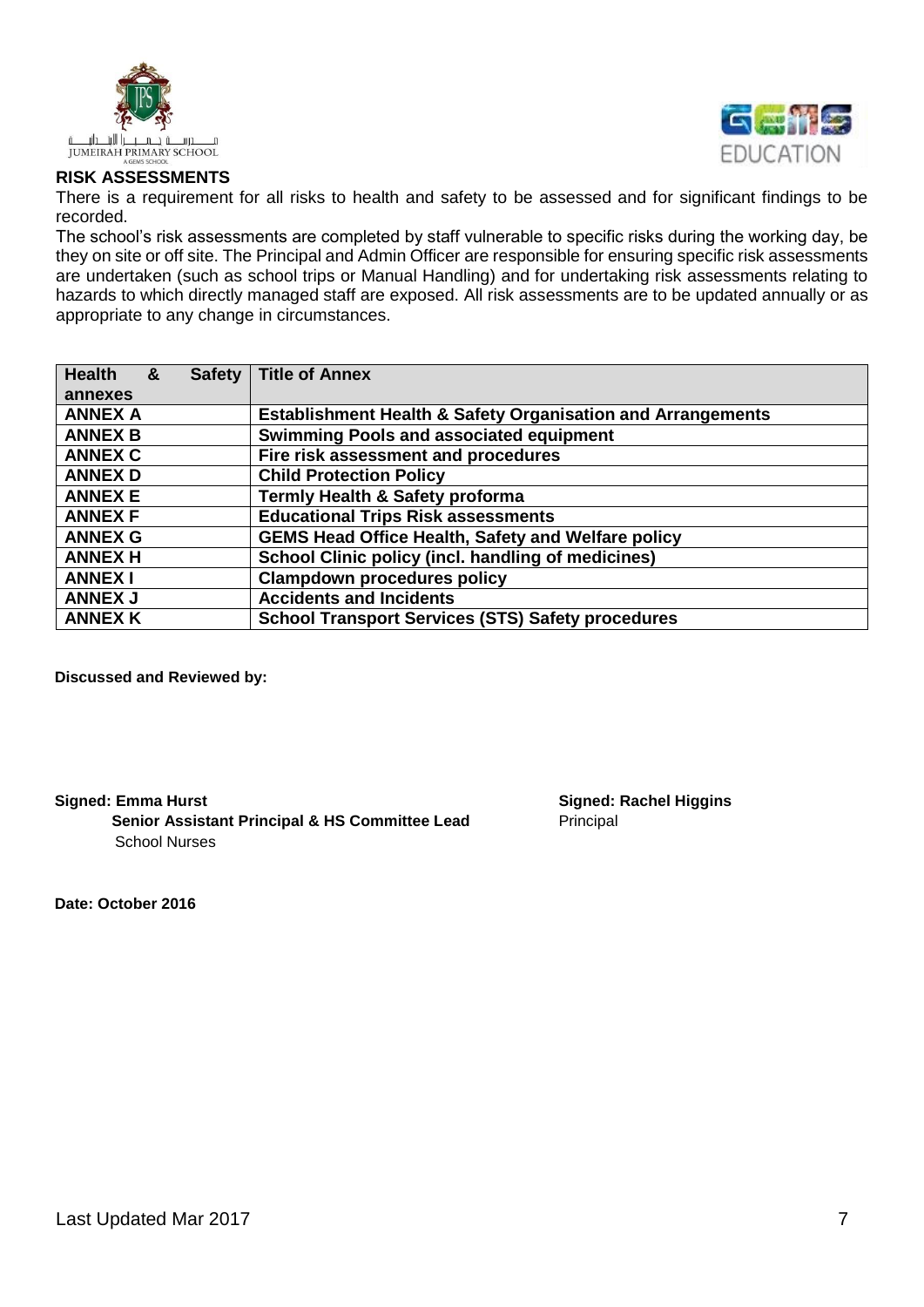



## **ANNEX A**

#### **ESTABLISHMENT HEALTH AND SAFETY ORGANISATION AND ARRANGEMENTS**

- 
- 2. Head of Establishment: Rachel Higgins
- 3. Name of Senior Member of Staff with responsibility for Co-ordinating Health and Safety: Emma Hurst
- 
- 5. Location of central file of JPS Health & Safety policy: P Drive/ Policies
- 
- 

Name of member of staff to report

Who should telephone GEMS Head Principal and/or MSO Office and/ or Dubai Municipality (if appropriate:

- 8. Name(s) of establishment's Safety
- 9. Names of Designated Child Protection Rachel Higgins Officers : Nadine De Mascarel
- 10. First Aid Arrangements: Location of First Aid Boxes: Designated First Aider(s) Nurses' clinic Appointed Person(s): All Year group corridors Mrs. Cindy Sagaoinit FS2 area Ms. Niña Ramos Main Hall
- 
- 12. Nearest Hospital with casualty Unit: Medcare Hospital, Al Safa 1

1. Name of Establishment: GEMS Jumeirah Primary School

4. Safety Committee: Rachel Higgins (Principal), Emma Hurst (Senior Assistant Principal), Pradeep Pillai (MSO), Andrena Christie (PRE), Ruth Brown (Head of Swimming), Yona Tumusiime (Security), Cindy Sagaoinit (Nurse)

6. Location of Fire Register: Manager of School Operation's Office

7. Procedure for accident reporting: Complete accident log and submit to Admin

Accident to: Mr. Pradeep Pillai (MSO)/Cindy Sagaoinit (School Nurse)

Who should complete accident form: Member of staff involved with accident Mr. Pradeep Pillai, if required.

Representatives: Rachel Higgins (Principal), Emma Hurst (Senior Assistant Principal), Pradeep Pillai (MSO), Andrena Christie (PRE), Ruth Brown (Head of Swimming), Yona Tumusiime (Security), Cindy Sagaoinit (Nurse)

> Natalie Sinclair (deputy) Emma Hurst (deputy)

Astro turf

11. Fire assembly point: FS2 Playground, Year1/2 Playground, Astro Turf

Tel: 04 4079 100 / 101 (Switchboard) 04 4079 111 (Emergency)